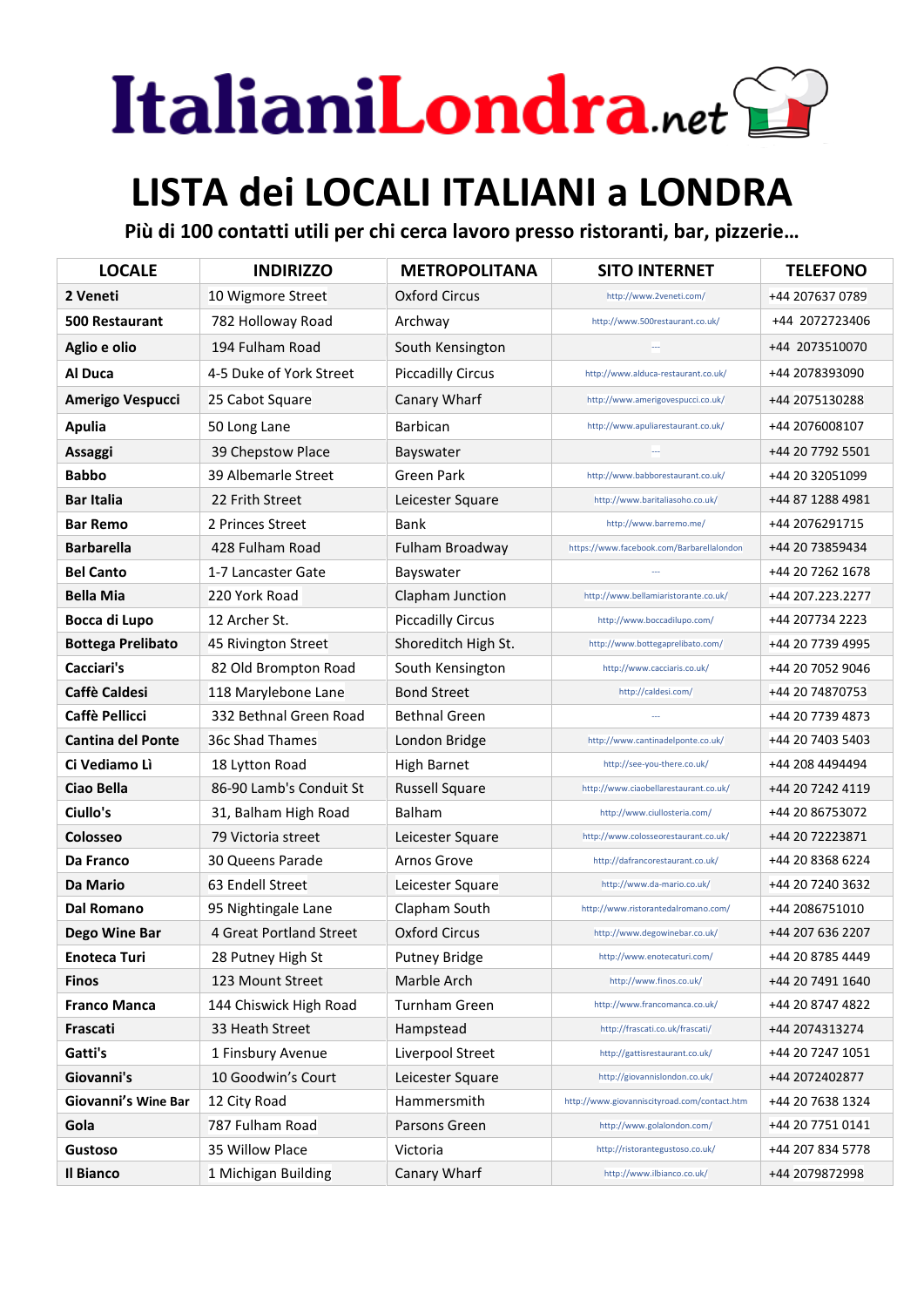| Il Bordello                    | 81 Wapping High Street     | Wapping                  | http://www.ilbordello.com/                     | +44 20 7481 9950 |
|--------------------------------|----------------------------|--------------------------|------------------------------------------------|------------------|
| Il Calcio                      | 33 North Audley Street     | Bond Street              | http://www.ilcalcio.co.uk/                     | +44 20 7629 7070 |
| <b>Il Cavaliere</b>            | 81 Blackstock Road         | <b>Finsbury Park</b>     | http://www.ilcavaliere.co.uk/                  | +44 20 72267678  |
| <b>Il Girasole</b>             | 189 Garratt Lane           | Southfields              | http://www.ilgirasole.co.uk/                   | +44 20 8870 0931 |
| Il Gusto Pizzeria              | 67 Newington Green Road    | Canonbury                | http://ilgusto-pizzeria.com/                   | +44 20 73594520  |
| Il Portico                     | 277 Kensington High St.    | Kensington               | http://ilportico.co.uk/                        | +44 20 7602 6262 |
| Il Tempo                       | 48 Chandos Place           | <b>Charing Cross</b>     | http://www.iltempo.co.uk/                      | +44 20 72404179  |
| Il Vicolo                      | 4 Crown Passage            | Hyde Park                | http://www.ilvicolo.co.uk/                     | +44 20 7839 3960 |
| <b>Italian Kitchen</b>         | 43 New Oxford Street       | Tottenham Court Rd.      |                                                | +44 20 78361011  |
| Italina                        | 385 Cambridge Heath Rd.    | <b>Bethnal Green</b>     | http://www.italina.co.uk/                      | +44 20 70339933  |
| L'Antico                       | 564 King's Road            | Fulham Broadway          | http://www.antico-london.co.uk/                | +44 20 73719536  |
| L'Orecchietta                  | 29-30 Wakley Street        | Angel                    | http://www.orecchietta.com/                    | +44 207 8330097  |
| La Brasserie                   | 68 Queensway               | Bayswater                |                                                | +44 20 77274037  |
| La Famiglia                    | 5 - 7 Langton Street       | Fulham Broadway          | http://www.lafamiglia.co.uk/                   | +44 20 73511095  |
| La Gaffe                       | 107-111 Heath Street       | Hampstead                | http://www.lagaffe.co.uk/                      | +44 20 74358965  |
| La Genova                      | 32 North Audley St.        | Marble Arch              | http://www.lagenovarestaurant.com/             | +44 20 7629 5916 |
| La Luna                        | 380 Walworth Road          | Elephant & Castle        | http://www.lalunapizzeria.com/                 | +44 20 72771991  |
| La Pappardella                 | 253 Old Brompton Rd.       | Earl's Court             | http://www.la-pappardella.com/                 | +44 20 7373777   |
| La Polenteria                  | 64 Old Compton Street      | <b>Piccadilly Circus</b> | http://www.lapolenteria.com/                   | +44 20 7434 3617 |
| La Pietra                      | 54 Commercial Street       | Aldgate East             | http://www.lapietra.co.uk/                     | +44 20 72470988  |
| Latium                         | 21 Berners Street          | Oxford Street            | http://www.latiumrestaurant.com/               | +44 20 7323 9123 |
| Le Querce                      | 66 Brockley Rise           | Honor Oak Park           | http://lequerce.co.uk/                         | +44 20 8690 3761 |
| Locanda Locatelli              | 8 Seymour Street           | Marble Arch              | http://www.locandalocatelli.com/               | +44 20 7935 9088 |
| Luna Nuova                     | 773 Fulham Road            | Fulham Broadway          | http://lunanuova.co.uk/                        | +44 20 7371 9774 |
| Mele e Pere                    | 46 Brewer Street           | <b>Piccadilly Circus</b> | http://www.meleepere.co.uk/                    | +44 20 70962096  |
| <b>Melodia</b>                 | 45 Crawford Street         | Marylebone               |                                                | +44 20 77230065  |
| Murano                         | 20 Queen Street            | Green Park               | http://www.muranolondon.com/                   | +44 20 74951127  |
| Nove                           | 8 Sackville Street         | <b>Bond Street</b>       |                                                | +44 20 77341590  |
| Numero Uno                     | 175 Northcote Road         | Clapham Common           | http://www.numero-uno-restaurant.co.uk/        | +44 20 79785837  |
| <b>Olivomare</b>               | 10-12 Lower Belgrave St.   | Victoria                 | http://www.olivorestaurants.com/               | +44 20 7730 9022 |
| Osteria del<br><b>Mercato</b>  | 3-15 Leadenhall Market     | Liverpool Street         | http://parodo.wix.com/osteriadelmercato        | +44 20 79296742  |
| Osteria Tufo                   | 67 Fonthill Road           | <b>Finsbury Park</b>     | http://www.osteriatufo.co.uk/                  | +44 20 72722911  |
| Pellicano                      | 19-21 Elystan Street       | South Kensington         | http://www.pellicanorestaurant.co.uk/          | +44 20 72252301  |
| Pentolina                      | 71 Blythe Road             | Kensington               | http://www.pentolinarestaurant.co.uk/          | +44 20 30100091  |
| Petrocchi                      | 36 Albermarle Street       | <b>Green Park</b>        | http://www.petrocchisedeunicarestaurant.co.uk/ | +44 2074932167   |
| Piccola Italia                 | 21 The Green               | Southgate                | http://www.piccolaitaliaealing.com/            | +44 20 88400700  |
| Piccolino                      | 21 Heddon St               | <b>Piccadilly Circus</b> | http://www.individualrestaurants.com/piccolino | +44 20 72874029  |
| <b>Piccolo Olivo</b>           | 284 Caledonian Road        | Caledonian Road          | http://www.piccoloolivo.com/                   | +44 20 79983424  |
| Pizzeria Pappagone             | 131 Stroud Green Road      | Crouch Hill              | http://www.pizzeriapappagone.co.uk/            | +44 871 0756940  |
| Pizzeria Santa<br><b>Maria</b> | 15 St. Mary's Road         | Harlesden                | http://www.santamariapizzeria.com/             | +44 20 85791462  |
| <b>Postino</b>                 | 267 Kensington High Street | High Street Kensington   | http://www.postinorestaurant.co.uk/            | +44 20 76026777  |
| Princi                         | 135 Wardour Street         | Tottenham Court Rd.      | http://www.princi.com/                         | +44 20 74788888  |
| Ravello                        | 46-48 Old Street           | Old Street               | http://www.ravellorestaurant.co.uk/            | +44 20 72513620  |